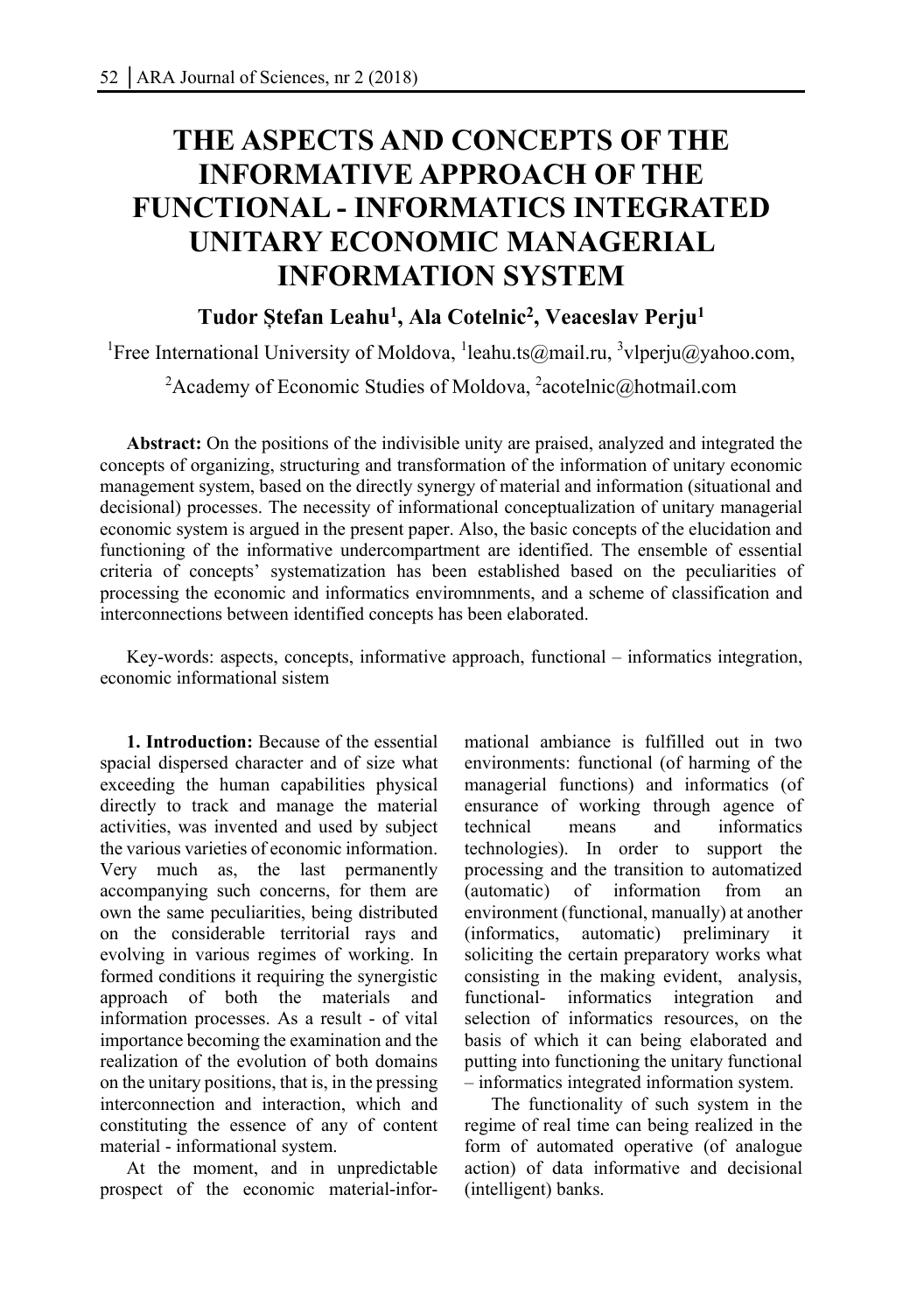**2. Content** Because the informational needs until remaining satisfied only partially, the improvement of the quality of management of the economical materials processes can occur prevalent through the insurance with the more complete and more qualitative information. The last (insurance) depends not only on the "capabilities" of data processing, but also by the level of knowledge and skills of the application of the laws of existence and evolution of the information in daily practice.

From the given reason, it is important of established, which there are the basic aspects and concepts of the evolution and existence of the in-question information and led by them both during the constitution and working of the economic informatics and informational subsystems, of determined the varieties of these aspects, them place and role in the environment of the managerial system of the same category. Thus, in the present and in the long perspective, the situational economic information is obtained, processed and used in the environments of the two domains - in the managerial system and in them processing subsystem. In this sense itself distinguish the following two aspects of the formation and evolution of informational processes:

1) the external aspect, concerning to the information of the managerial system framework;

2) the internal aspect, the framework of which involving the organizing, structuring and processing of the situational information depending on the specific potential of the technical informatics environment.

Be noted that the second appearance neither deviously not fully not covering the integral informational process of the economic unit. Relatively entirely are fulfilled in the internal aspect only only the works of stage of processing of the information, which including the informational, structural procedures and calculus operations. At the same time, the steps of obtaining of values of the primary or initial data and using of the results of them processing until in masse not are through achieved in the given appearance.

The created situation itself explaining of the two main reasons – the unsatisfactory level of functional performances of the

technical means or them absence and the dynamics of the pronounced evolution of the economic objects (processes), which does not allow the bringing in the necessary concordance of its management system with the performance level of working of the material processes. In such circumstances, the initial and final stages of transformation of the economic information mainly have the externally appearance, as them are massive fulfilled in the environment of the managerial system.

Rather, the both aspects are of the presentation order, as through them agency itself creating the possibilities of distinguishing the concepts of presentation, processing, organizing and structuring of the information. Them objective coming from the other aspects, among which in the first of allrow are the logical and physical. The last is incident to the physical environment, on which are fixed the values of the information, but the its achievement depends of the possible methods of the organization of this environment, of the proceedings of data access, intervention with corrections, of them logical structuring, etc.

The logical appearance is concerned with the problems of interconnections and interactions of content between the informational units of, independent of them physical environment of fastening and material presentation, at this cause including the concepts of syntactic, semantic and pragmatic approach.

Be noted that the economic information is of the pragmatically content, very much as it materializing and orientating its content to the purposes of the managerial system. Since, the management in general, and particularly, the economic, are achieved by the agency of certain functions, formed on the basis of the specific and the volume of solution of the certain inextricably interconnected complex issues in the basis of them predestination, it can be ascertained and the existence of the functional concept of situational information, It present the continuation of materializing of the semantic concept, formed by the union of the semantics and pragmatics of the information and, in this way, predetermining the content and them starting from the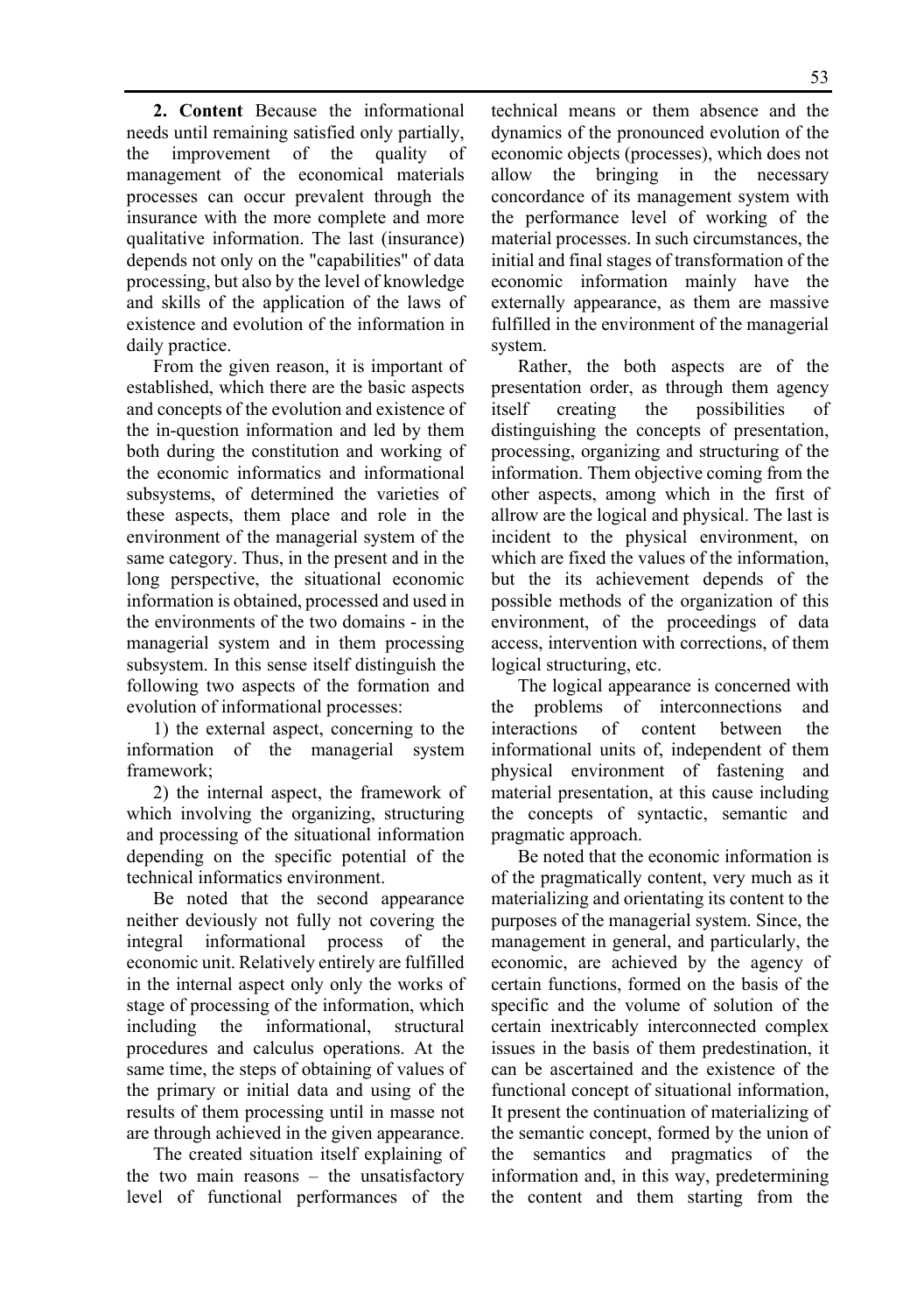purposes of the using in the processes of management.

Whereas, at present, en masse the functions of economic management are fulfilled by the subject, outside of the informatics system, the functional concept is of the external order, being achieved only in the managerial aspect. It more can be considered thus and for the reason that this interpretation starting from the harming with the necessary information of certain functions and purposes of management system. Because in this system the information is subjecting of various informational, structural procedures, and operations of calculus, etc., them can be elucidated and in the transformative aspect.

On the modern positions, when the technical means have found wide spread in the informative activities, the functional aspect interpreting the information as a consumable product, while the transformative appearance treating them as the object of calculation (arithmetic operations, the economic mathematical methods) and incalculation (information and structural procedures) processing.

The transformation and functional application are essentially influenced by the level and adequacy of preparation of the information for them achievement. The meaning of this preparation itself reducing to the formation of such forms of organization and data structures, which would contribute to the effective performance of the transformative works, tied of the obtaining of informational products of the high consumable quality. Therefore, the processing of the information of the management system needs to be elucidated in the interconnection with them organization and structuring.

Classification and interconnections aspects and basic concepts of the approach evolution of economic situational information is shown in fig. 1.

As the obtaining of the values of any informational units taking place by effectuation of certain procedures and operations, the decisive role in ensuring of the existence and the processing of these values having the concepts of the examination and taking into standing account of the situational concepts and of them achievement. At the same time, the latter is necessary to having in view the specific of the interpretative managerial and transformational aspects, but of this – of logical and physical aspects.

The meaning of this integration itself reducing to the establishing of the concordance of the equivalents of the methods of organization and of the organizational forms of informational units. The general purpose of it establishing is motivated not only by the value of awareness and the permanent keeping in mind of existing equivalency in the environment of the modern informational system, but and of the correctly operation with them in the case of the transition from one aspect of treatment to another, of ensuring of them identity and them unity in the unitary transformational process.

Very much as the functional aspect of economics management it´s one´s own of human nature and for this reason has been awarenessed and achieved above all in manual mode by the subject, on it are tied the manual forms and methods of organizing of the information. Therefore, the functional and informatics integration of the organization of the unitary economic managerial system information requires the determination of the concordance of manual and automatics forms and methods of achievement of this organization.

As both concepts (functional and informatics) constitute an indispensable interconnected and interactionned integrity in the framework of the unitary economic managerial system, itself imposing the objective necessity of them subjecting of integration. The last is justified by the fact that currently, the achieving of certain performances in the informational domain is conditioned of the as adequate as possible awareness and as more rational and coherently operation to both of the terms, and of real informational units of the users of any category. Only such a position of approach of the object contributing to the tendency of it transformation into the unitary materialinformational nucleus. Through this and itself motivating the need and the importance of profound knowledge not only of the functional and informatics informational units, but also them concordance.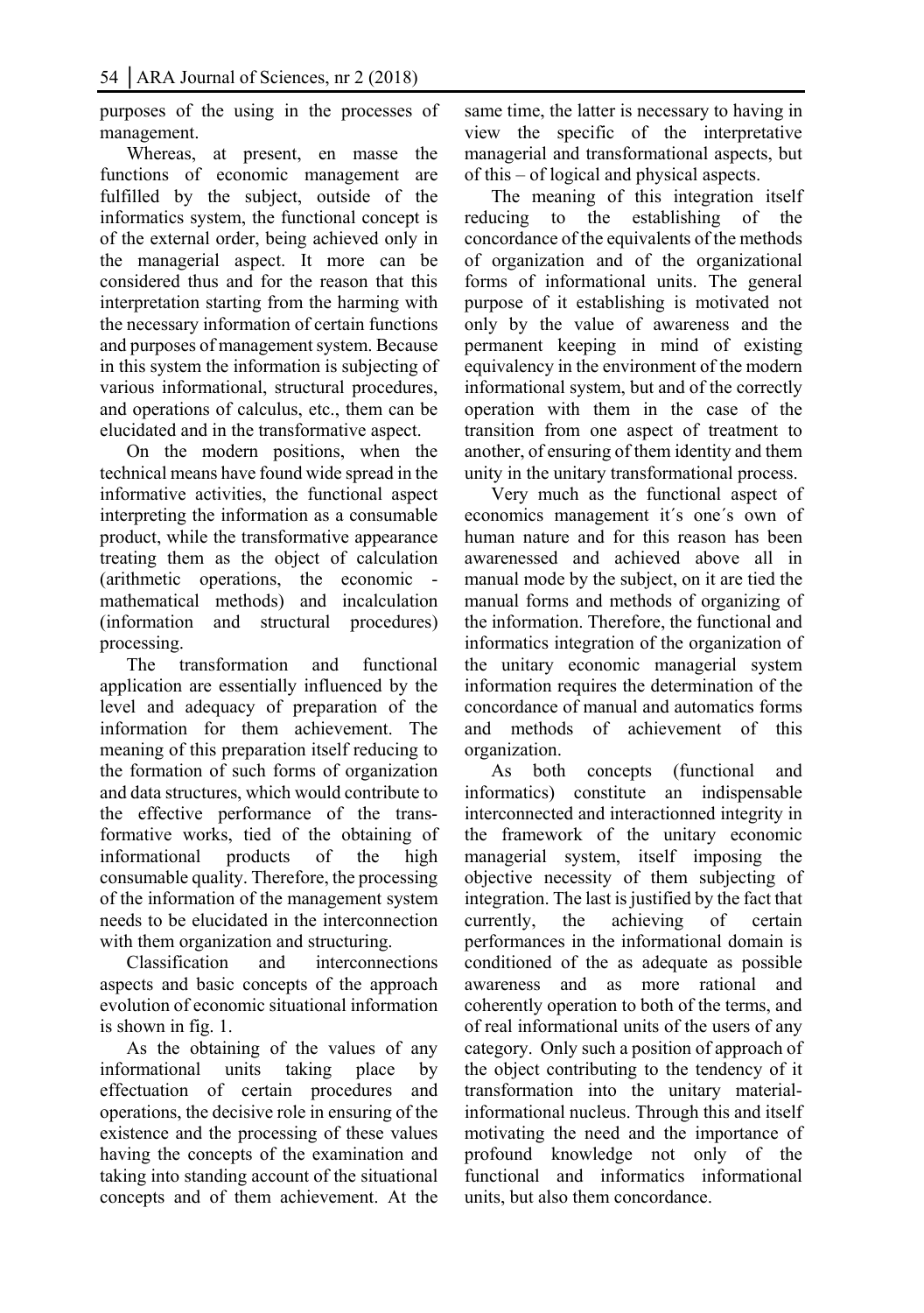

Figure 1. Classification and interconnections of the interpretative aspects and concepts of integrated approach of the informative content of unitary economic managerial system

#### **Concepts of approach**

Within the framework of the unitary economic informational process decisive is the transformational concept of information, for which" the organizational and structural concepts are "subordinate, and therefore by it predetermined. The predominant of it amount is motivated by the importance of obtaining of the informational product, the other two aspects only contributing to this.

#### **3. Conclusions**

1. Any economic management system has its own evolution of information into two spheres – the managerial system and the informatics one, which essentially differ through the forms of presentation and processing methods.

2. In order to ensure the continuity of informational process is necessary the adequate transition from some modalities of processing (manual) to others (technical).

3. This reason imposes the integration of managerial and automatic functioning of information, aiming the establishment of informatics interfaces, which would achieve such a transition.

4. On this occasion, the identification of the concepts of existing and evolution of information of informative sub-compartment of unitary management process is very topical, along with the determination of varieties of these concepts, its place and role in the management system and consider them while establishing and working of economic informatics (informational) system.